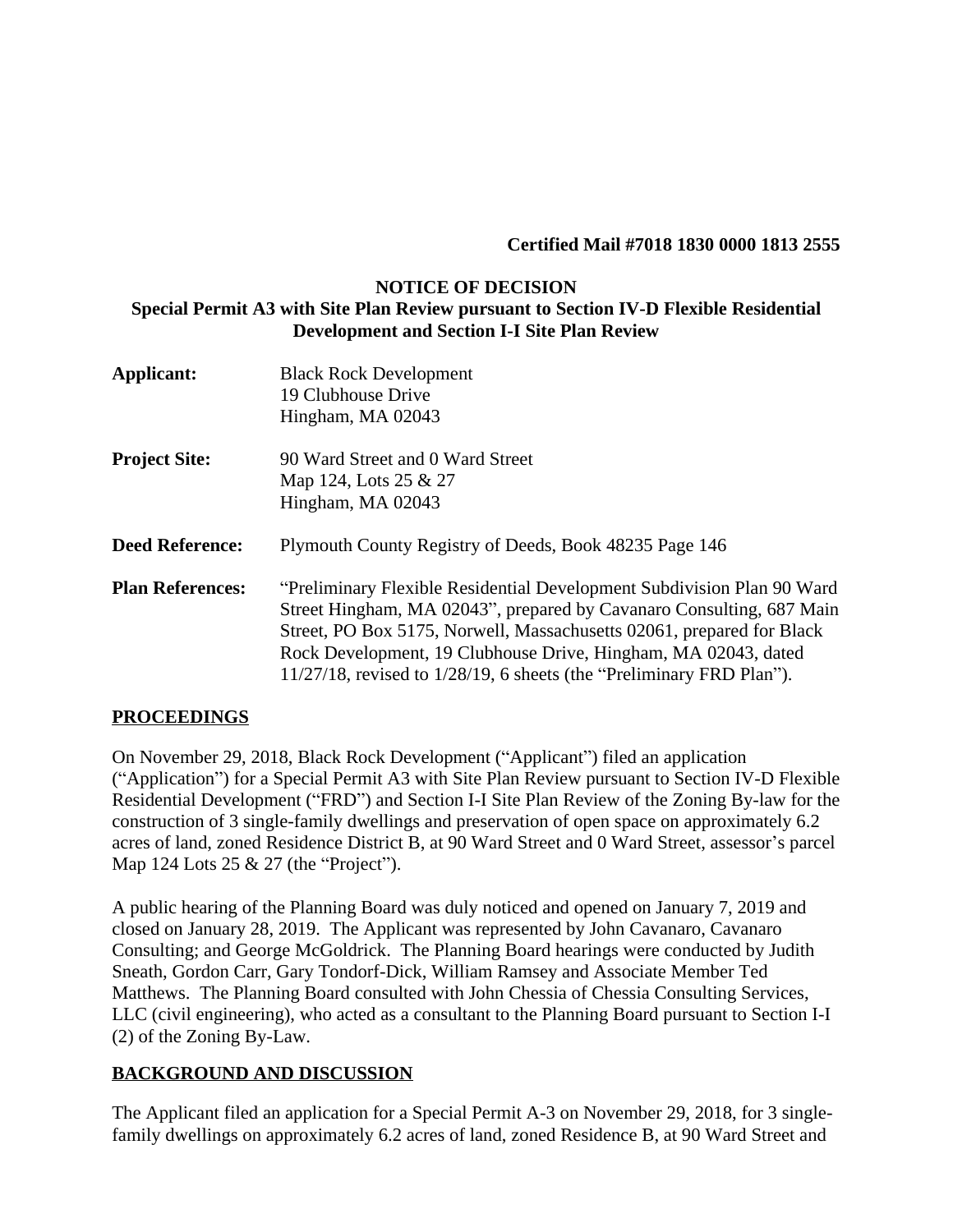0 Ward Street, assessor's parcel Map 124 Lots 25 & 27. This application was submitted in accordance with the requirements outlined in Section IV-D of the Hingham Zoning By-Law. The property is the site of an existing 5,000 square foot house of worship and associated paved parking lot and driveways. The Project is the redevelopment of an existing institutional use to a lower intensity use of single-family dwellings with lawn and landscape areas and the preservation of significant open space.

The proposed Project complies with the minimum eligibility requirements of Section IV-D,3 as follows: The site contains a minimum of three (3) acres and a Conventional Yield of three (as further described below), the site is located in Residence District B, and the Project is proposed as a division of land pursuant to MGL Chapter 41, Section 81P. The filing included a Conventional Yield Plan as described in IV-D (5) of the Zoning By-Law which shows three residential lots with the ability to site septic facilities (successful percolation tests or an existing system that can be replaced with a Title 5 compliant system). The Conventional Yield Plan also depicts minimal wetland impacts for utility and driveway access. As the site has an area greater than the minimum requirement of three acres, based on the Conventional Yield plan, soil logs, percolation test data, and the Conservation department comments, sufficient evidence was presented that 3 single-family dwellings could be permitted as shown. Therefore, the conventional yield is 3. The FRD Project proposes, in lieu of the conventional subdivision, the construction of three single family dwellings with direct frontage and driveway access to the existing way named Ward Street and drainage basins not associated with roadways.

Section IV-D (6) of the By-Law requires that a minimum of 40% of the site shall be dedicated open space. The Applicant is proposing to reserve approximately 71% of the parcel as dedicated open space. The ownership of the open space shall be proposed by the Applicant and reviewed during the Definitive Plan review phase of the Project. Section IV-D (8) C requires that the percentage of open space that is wetlands not exceed the percentage of wetlands on the entire site. The Open Space calculation on Sheet 6 of 6 of the Preliminary FRD Plan shows that this requirement has been met. The resource areas have been field delineated but they have not yet been confirmed or accepted by the Conservation Commission. The peer review engineer notes that there may be an isolated wetland on the east side of the site southeast of the potential vernal pool in a low area that has wetlands vegetation but did not have standing water at the time of his site visit. Having the resource boundary determined provides certainty to the calculations of open space areas and percentages of wetlands areas that are requirements of the Definitive Plan application.

The Board heard and was mindful of public comments received in writing and at the public hearings, which comments were overwhelmingly in support of the proposed project subject to further review of the Definitive Plan, particularly as to drainage.

The Board reviewed the application materials and found that the information provided on the existing conditions plan is sufficient to review the Preliminary FRD Plan. As the issuance of this Special Permit qualifies the Project as a division of land pursuant to MGL Chapter 41, Section 81P consisting of lots in conformance with the approved Preliminary FRD Plan, the Project does not constitute a subdivision. Therefore, in lieu of submission of a definitive subdivision plan, the Applicant shall be required to submit a Definitive Flexible Residential Development Plan ("Definitive Plan") comprised of a plan consistent with the requirements of MGL Chapter 41, Section 81P and a definitive site plan consistent with the requirements with Section I-I and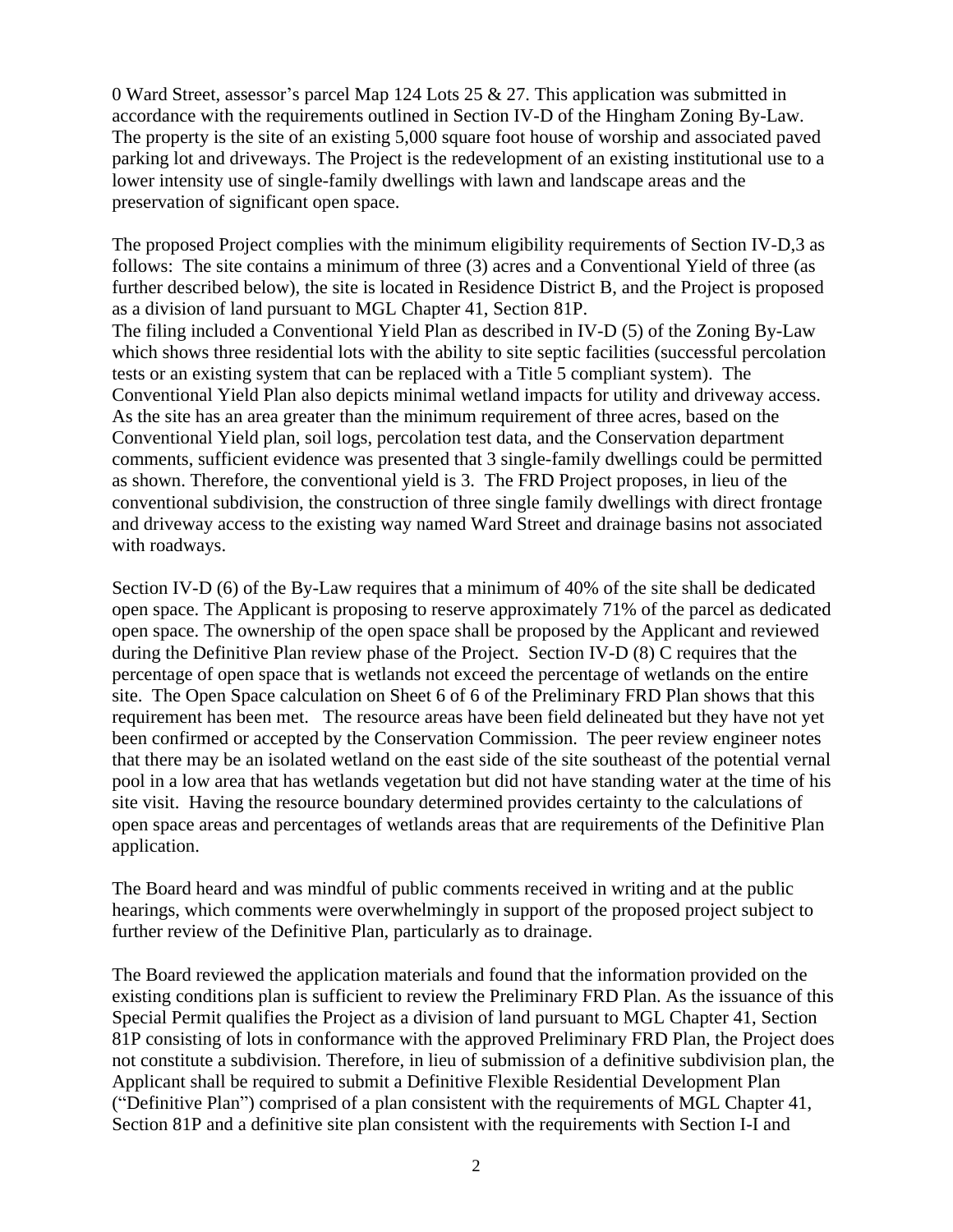applicable provisions of the Planning Board Rules and Regulations, and review of such site plan shall be conducted as a public hearing as contemplated by Section IV-D. The foregoing described submission requirements and review process is consistent with the intent of Section IV-D that a detailed review of the Project be conducted after issuance of a Special Permit approving the Preliminary FRD Plan. The Board noted that additional information will be required during the preparation and review of the Definitive Plan, including information on steep slopes, resource area boundaries and all trees 6" or larger within 20 feet of cleared areas, and those requirements are set forth in the conditions to this Special Permit.

## **FINDINGS**

#### **Site Plan Review – Review Criteria**

Based on the information submitted and presented during the hearing, and subject to satisfaction of the conditions set forth below, the Board made the following findings under Section I-I, 6 of the By-Law:

*a. protection of abutting properties against detrimental uses by provision for surface water drainage, fire hydrant locations, sound and site buffers, and preservation of views, light and air, and protection of abutting properties from negative impacts from artificial outdoor site lighting.*

The Board found that the site is compatible with the predominant single-family dwelling use existing in the surrounding residential neighborhoods as it replaces a non-residential use with significant parking areas and impervious surfaces with single-family dwellings, reduces impervious surfaces and provides for the perpetual preservation of significant open space to protect abutting properties from any negative impacts. More detailed review of drainage will be conducted during the Definitive Plan review.

*b. convenience and safety of vehicular and pedestrian movement within the site and on adjacent streets; the location of driveway openings in relation to traffic or to adjacent streets, taking account of grades, sight distances and distances between such driveway entrances, exits and the nearest existing street or highway intersections; sufficiency of access for service, utility and emergency vehicles;*

The Board found that the Fire Department memo of December 5, 2018 details requirements that will be required for the Definitive Plan. In addition, Police Chief Glenn Olsson's correspondence of January 24, 2019 notes that this is a low density proposal and the increased traffic flow should not impact any of the Ward Street infrastructures. He states that he has visited the site and believe the sight lines are also satisfactory.

*c. adequacy of the arrangement of parking, loading spaces and traffic patterns in relation to the proposed uses of the premises; compliance with the off-street parking requirements of this By-Law;*

The Board found that the Preliminary FRD Plan satisfies the minimum parking requirements of the By-Law for single-family dwellings.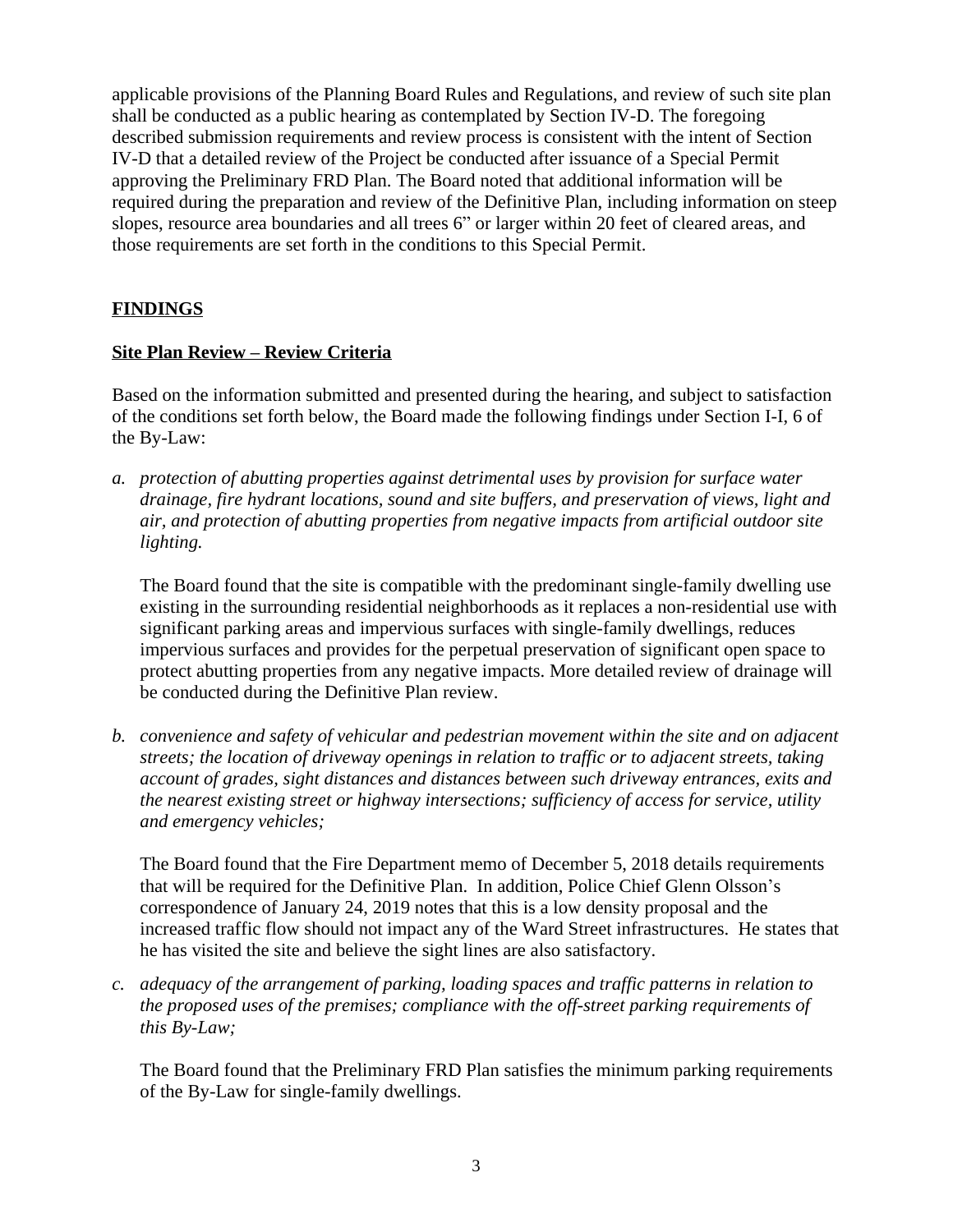*d. adequacy of open space and setbacks, including adequacy of landscaping of such areas;*

The Board found that the proposal provides 4.4 acres of open space (71% of the parcel) where 40% of the parcel is required to be dedicated open space.

*e. adequacy of the methods of disposal of refuse and other wastes resulting from the uses permitted on the site*

The Board found that a detailed review of the adequacy of disposal of refuse and other wastes shall be required during review of the Definitive Plan.

*f. prevention or mitigation of adverse impacts on the Town's resources, including, without limitation, water supply, wastewater facilities, energy and public works and public safety resources;*

The Board found that the proposed use of the site for three single-family dwellings will not create an adverse impact on the Town's resources. The proposed wastewater facilities for the site will be subject to review by the Board of Health.

*g. assurance of positive storm water drainage and snow-melt run-off from buildings, driveways and from all parking and loading areas on the site, and prevention of erosion, sedimentation and storm water pollution and management problems through site design and erosion controls in accordance with the most current versions of the Massachusetts Department of Environmental Protection's Storm Water Management Policy and Standards, and Massachusetts Erosion and Sediment Control Guidelines.*

The Board found that a detailed review of the storm water drainage system for the site will be required for the Definitive Plan.

*h. protection of natural and historic features including minimizing: the volume of cut and fill, the number of removed trees of 6 inches caliper or larger, the removal of stone walls, and the obstruction of scenic views from publicly accessible locations;* 

The Board found that the proposed project will result in a significant decrease in existing impervious surfaces, will require less impervious surface than a conventional subdivision and will provide for the preservation of over 4 acres of open space. Detailed review of landscape plans will be required for the Definitive Plan.

*i. minimizing unreasonable departure from the character and scale of buildings in the vicinity or as previously existing on or approved for the site.* 

The Board found that the existing development pattern in the area is predominantly residential. Replacement of the existing use with single family dwellings brings the development on this land to be more in keeping with the character and scale of buildings and the use in the vicinity.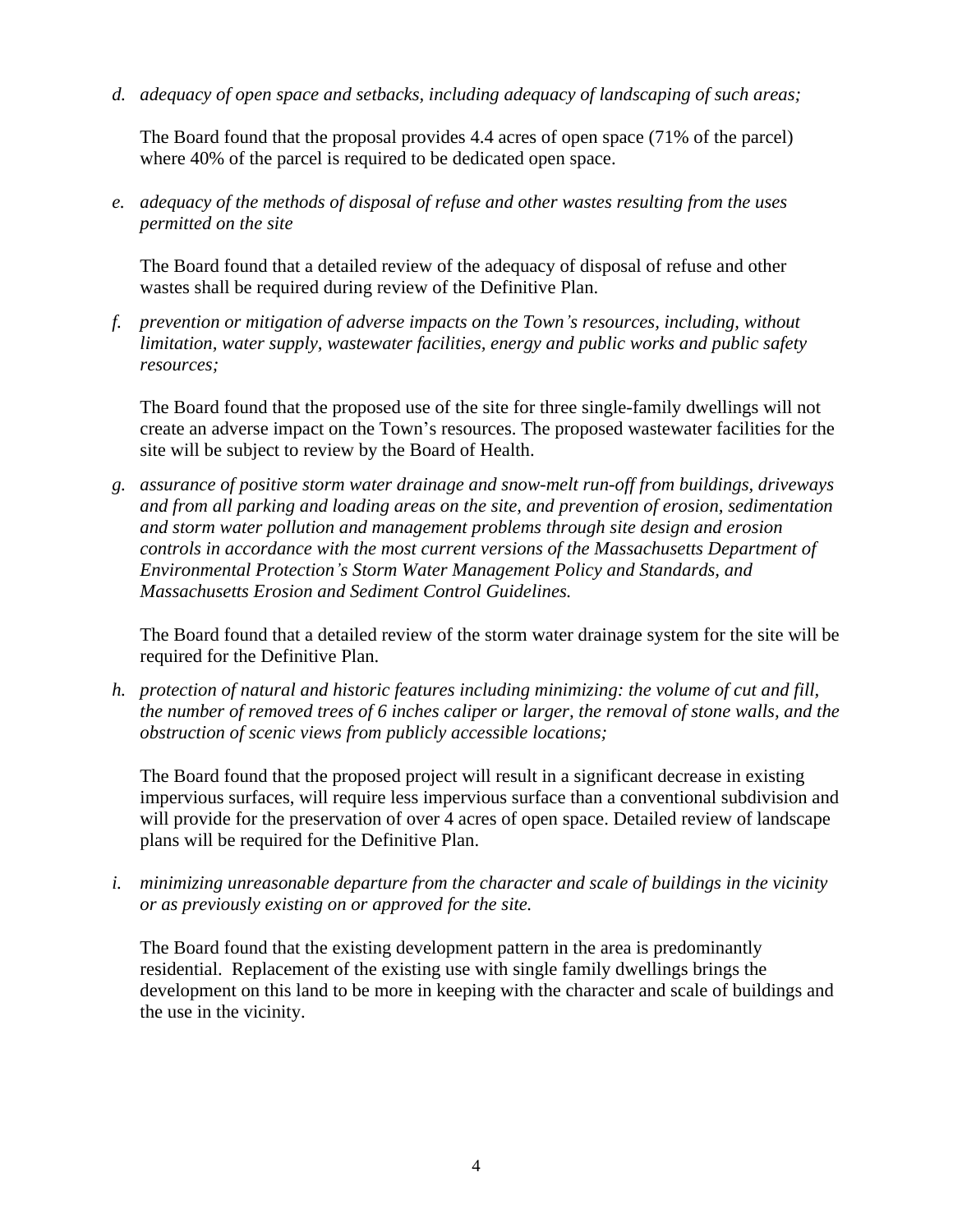## **Special Permit A3 - Approval Criteria Under Section I-F, 2.**

Based on the information submitted and presented during the hearing, and subject to satisfaction of the conditions set forth below, the Board made the following findings:

## **a. The proposed use will be in harmony with the general purpose and intent of the Zoning By-Law, for the following reasons:**

The project will fulfill the following general purposes of the By-Law: to facilitate the adequate provision of drainage, open space, and other public requirements, to conserve natural resources, and to encourage the most appropriate use of land throughout the Town. By redeveloping an existing non-residential use with significant impervious areas with single-family dwellings consistent with the zoning district in which the project is located and the surrounding neighborhood while preserving significant open space, the use of the site is in harmony with the stated purposes and intent of the By-Law.

#### **b. The proposed use complies with the purposes and standards of the relevant specific sections of this By-Law, for the following reasons:**

The proposed Flexible Residential Development complies with the stated purposes of Section IV-D of the By-Law, including the preservation of open space; the protection of natural resources; efficiency and flexibility in the layout of housing, roads, and utilities, and the minimization of disturbance on the site. The proposed use complies with the standards of Section IV-D as (i) the site meets the eligibility requirements, (ii) the Applicant has demonstrated it has adequate Conventional Yield for the construction of three single-family dwellings, (iii) the site exceeds the minimum Open Space requirements, (iv) except for a portion of the Open Space buffer for which a reduction is granted for the reasons set forth in the separate findings of the Board, the project complies with minimum dimensional requirements, and (v) the project will comply with the other additional requirements of Section IV-D.

## **c. The specific site is an appropriate location for such use, structure, or condition, compatible with the characteristics of the surrounding area, for the following reasons:**

The site is an appropriate location for the proposed use as a Flexible Residential Development and is compatible with the predominant single-family dwelling use existing in the surrounding residential neighborhoods as it replaces a non-residential use with significant parking areas and impervious surfaces with single-family dwellings, reduced impervious surfaces and the perpetual preservation of significant open space.

#### **d. The use as developed and operated will create positive impacts or potential adverse impacts will be mitigated, for the following reasons:**

(i) The Flexible Residential Development as proposed results in a net reduction of impervious coverage for the existing lot from over 28,000 square feet to approximately 15,000 square feet inclusive of the proposed driveways and single-family dwellings. A conventional subdivision would result in at least 12,500 square feet of impervious cover for the roadway alone without calculating impervious cover of homes and driveways.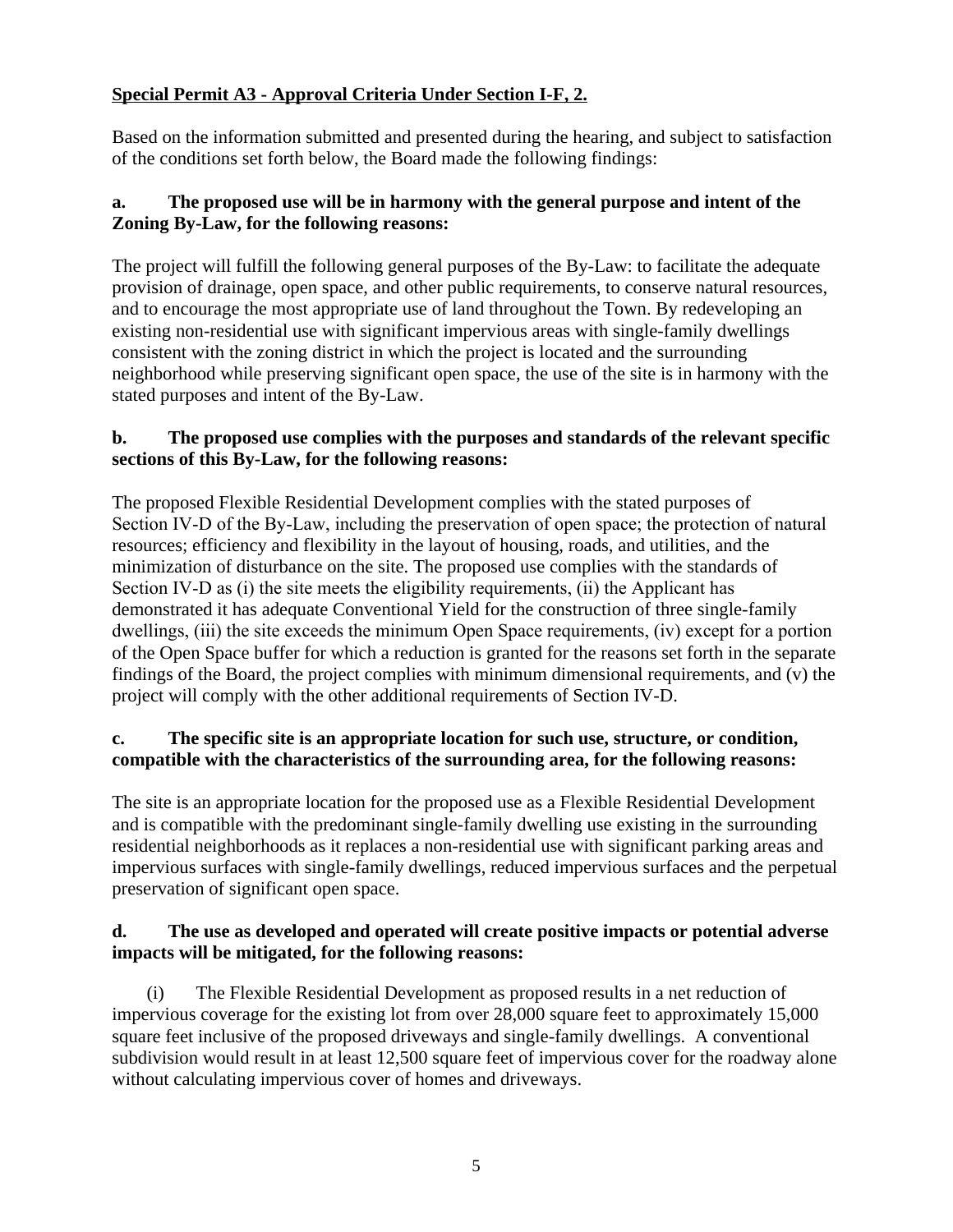(ii) The Conventional Yield plan would result in approximately double the amount of site disturbance than the proposed development and would include an approximately 250' roadway serving only two of the three lots.

(iii) The proposed redevelopment of the existing site with single family dwellings is consistent with the development pattern in the surrounding neighborhood.

(iv) Clustering the redevelopment as proposed will minimize new and/or ongoing impacts to the resource areas by providing a large contiguous and mostly undisturbed open space for preservation to the benefit of the neighborhood and the Town.

## **e. There will be no nuisance or serious hazard to vehicles or pedestrians for the following reasons:**

The proposed three single-family dwellings are a less intensive use than the existing nonresidential house of worship and the Hingham Police Chief has opined that the sight lines are sufficient.

## **f. Adequate and appropriate facilities exist or will be provided for the proper operation of the proposed use, for the following reasons:**

Adequate waste water facilities will be required by the Hingham Board of Health and constructed prior to certificates of occupancy for the single-family dwellings.

### **g. The proposed Project meets accepted design standards and criteria for the functional design of facilities, structures, storm water management, and site construction, for the following reasons:**

The Special Permit A3 to be issued is based on a Preliminary Flexible Residential Development Plan consistent with the requirements of Section IV-D. The Special Permit will be subject to conditions related to Definitive Plan review related to storm water and site construction. In addition, the project will be subject to Board of Health review and approval of adequate waste water facilities.

# **Approval Criteria for Reduction of the Open Space buffer pursuant to Section IV-D, 9.d**

The Applicant requested a reduction of the Open Space buffer along a portion of the perimeter of the single-family dwelling lots and proposes in the alternative to reserve Parcel A as shown on the Preliminary FRD Plan as dedicated open space available for public use. In addition, the Applicant proposes to provide a landscaped buffer along the westerly and northerly boundaries of the project to provide sufficient screening of the project from the abutting properties.

Based on the information submitted and presented during the hearing, and subject to satisfaction of the conditions set forth below, the Board made the following findings:

1. The site is currently developed for a non-residential use with significant impervious area. The redevelopment of the site as a Flexible Residential Development in place of the existing use will result in the net reduction in impervious surfaces, replacement of an institutional use with a lower intensity use (single-family dwellings) in a residential area, and significantly less impervious surface and disturbance of natural resource areas than a conventional subdivision.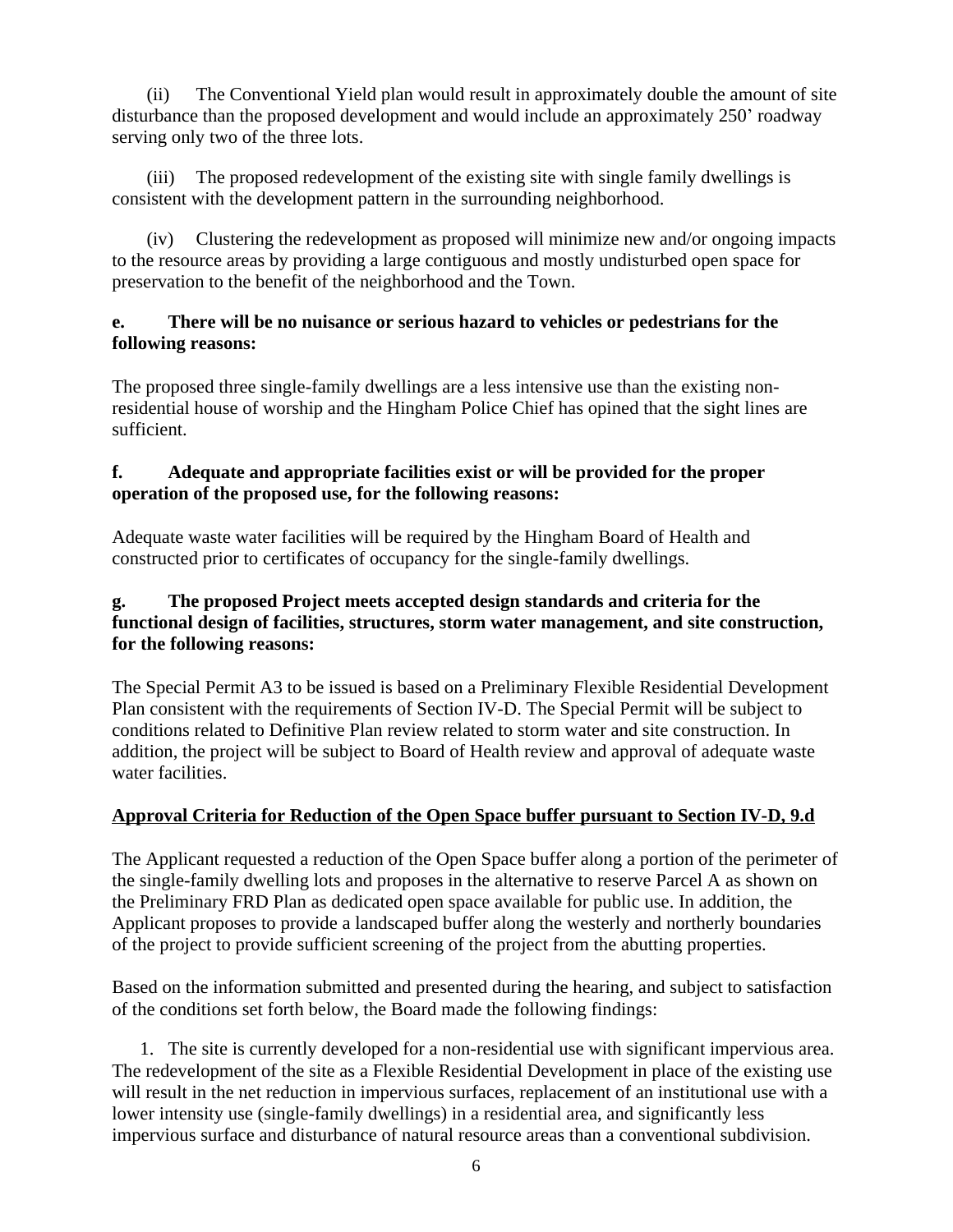2. The requested reduction on this portion of the project site allows the majority of the development to be clustered in the portion of the site that is already disturbed.

3. Parcel A (Open Space), which is located to the north and east of Lots 2 and 3, comprises 71% (or 4.4 acres) of the total area of the site which is substantially more than the 40% (2.5 acres) of Open Space required under the By-Law.

4. Lot 1 and the westerly portion of Lot 2 abut an existing wetland and drainage area to the north and therefore the waiver of an Open Space buffer on the northerly portions of Lots 1 and 2 will not adversely affect any abutter to the north. In addition, a 15' dedicated landscaped buffer will be provided on Lots 1 and 2 along the northerly boundary and along the westerly boundary of Lot 1. The single-family dwellings on Lots 1 through 3 are to be located approximately 80' or more from the Ward Street right of way. This setback is greater than other abutting residential dwellings along Ward Street, is consistent with the streetscape, and therefore will not adversely affect abutting neighbors or the adjacent roadway.

## **VOTE AND CONDITIONS**

Upon a motion made by Gordon Carr and seconded by Judy Sneath, the Board voted unanimously to make the foregoing findings and to grant a Special Permit A3 with Site Plan Review approval pursuant to Section IV-D and Section I-I of the By-Law approving the Preliminary Flexible Residential Development Plan to create three lots for the construction of three single-family dwellings with a separate parcel of dedicated open space at 90 Ward Street and 0 Ward Street, subject to the following conditions:

1. Pursuant to Section IV-D of the By-Law, Applicant's exercise of this Special Permit shall be subject to the Planning Board's approval of a Definitive Flexible Residential Development Plan ("Definitive Plan"). As the Preliminary FRD Plan (Sheet 5 of 6) depicts three single-family dwelling lots each with frontage on Ward Street exceeding the minimum required frontage of 50 feet, the project is eligible pursuant to Section IV-D, 3.e to be a division of land pursuant to MGL Chapter 41, Section 81P, subject to submission of a Definitive Plan consistent with this Special Permit. In addition, as the project creates a land disturbance or an alteration of drainage patterns of over an area greater than 20,000 square feet, the project is subject to Site Plan Review pursuant to Section IV-B.6 of the By-Law. Based on the foregoing and the applicable provisions of Section IV-D, the application for Definitive Plan approval shall include the following:

(a) A plan pursuant to MGL Chapter 41, 81P consisting of Lots 1 through 3 and Parcel A, which plan shall be substantially consistent with the Preliminary FRD Plan as to lot size and frontage. Such plan shall include a note referencing this Special Permit.

(b) Site plans satisfying the submittal requirements under Section I-I, 4 of this By-Law and such additional content set forth in Section 3,C.2 of the Planning Board Rules and Regulations as are applicable to the project.

(c) A list of requested waivers to the submission requirements for Site Plan Review and waivers from Planning Board Rules and Regulations.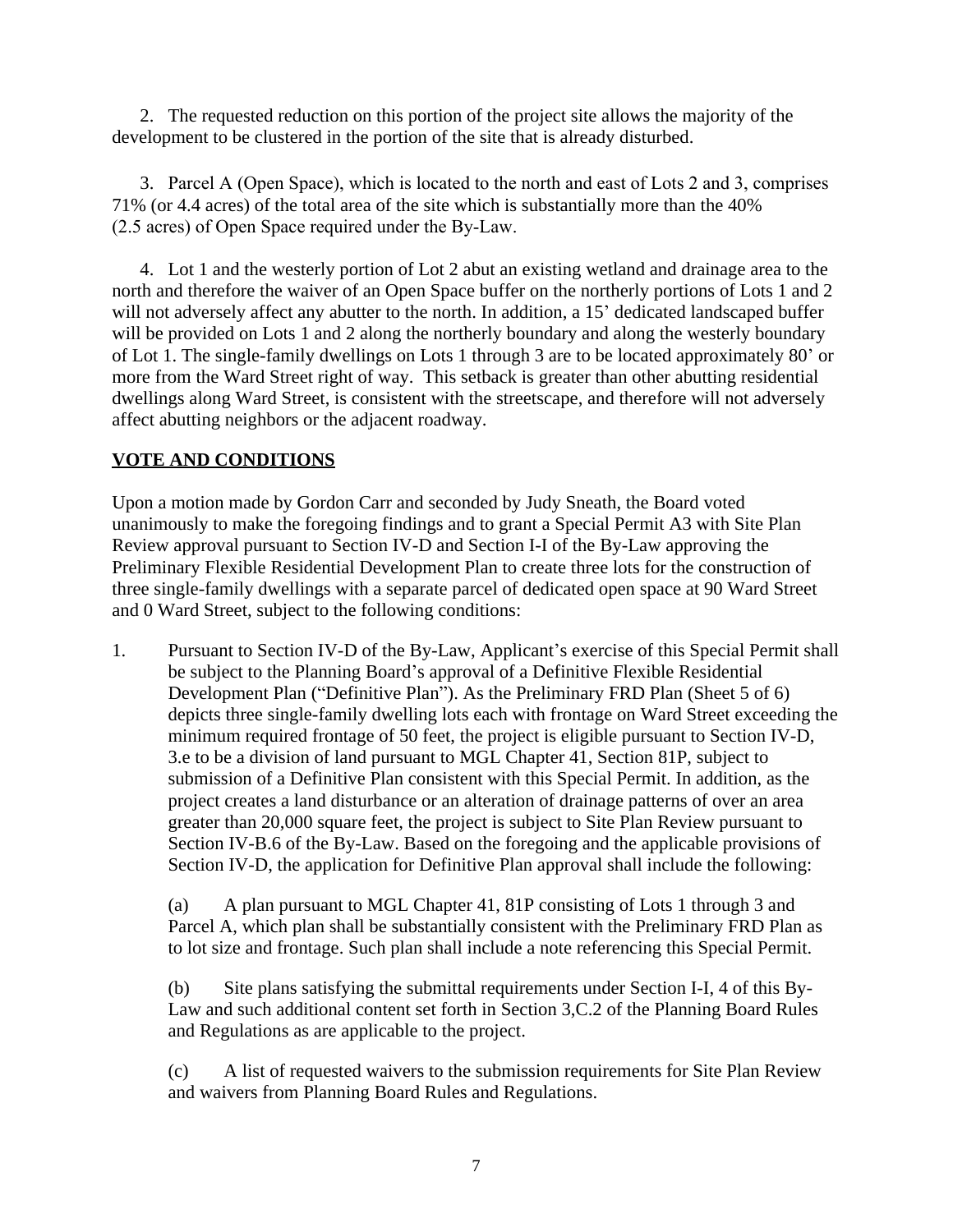(d) Without limiting the foregoing, the Definitive Plan site plans shall include the following:

- (i) A landscape plan which shall show:
	- (A) a 15' dedicated landscape buffer along the westerly boundary of Lot 1 (except to the extent of existing pavement that will serve as the driveway to Lot 1) and the northerly boundary of Lot 1 and Lot 2 up to the westerly boundary with Parcel A. Such buffer shall be planted with a mix of deciduous and evergreen species that are overstory and understory species which shall be listed on the landscape plan, subject to modification by the Conservation Commission to the extent such landscaped buffer area is in a buffer zone to a resource area;
	- (B) the location of all significant trees (6" caliper and above) within 20' of any area to be cleared or altered;
	- (C) all significant trees that will be retained and the size and type of all new trees to be planted;
	- (D) measures proposed to delineate the open space area using boulders, etc. to prevent future encroachments; and
	- (E) the limit of clearing, both temporary (for construction) and permanent, required for all work associated with the project, including homes, driveways, lawns, drives and drainage structures.
- (ii) The resource boundaries approved by the Conservation Commission shall be delineated and final calculations of the percentage of wetlands on the site shall be provided.
- (iii) Detail as to the treatment of the area labeled "Proposed Easement For Access to Open Space".
- (iv) Proposed walkway, paths or sidewalks where appropriate pursuant to Section IV-D,10.d.
- (v) Compliance with the comments set forth in the comments from the Hingham Fire Department, dated December 5, 2018.
- (vi) A notation pursuant to Section IV-D,10.e that no lot (Lots 1 through 3 or Parcel A) may be further subdivided.

(e) A storm water management plan in accordance with applicable requirements outlined in the Planning Board Rules and Regulations. Every effort shall be made to use non-structural Best Management Practices to control run-off, including direct infiltration of roof run-off, harvesting run-off for irrigation purposes during the growing season; and the use of grassed swales and bio-retention areas.